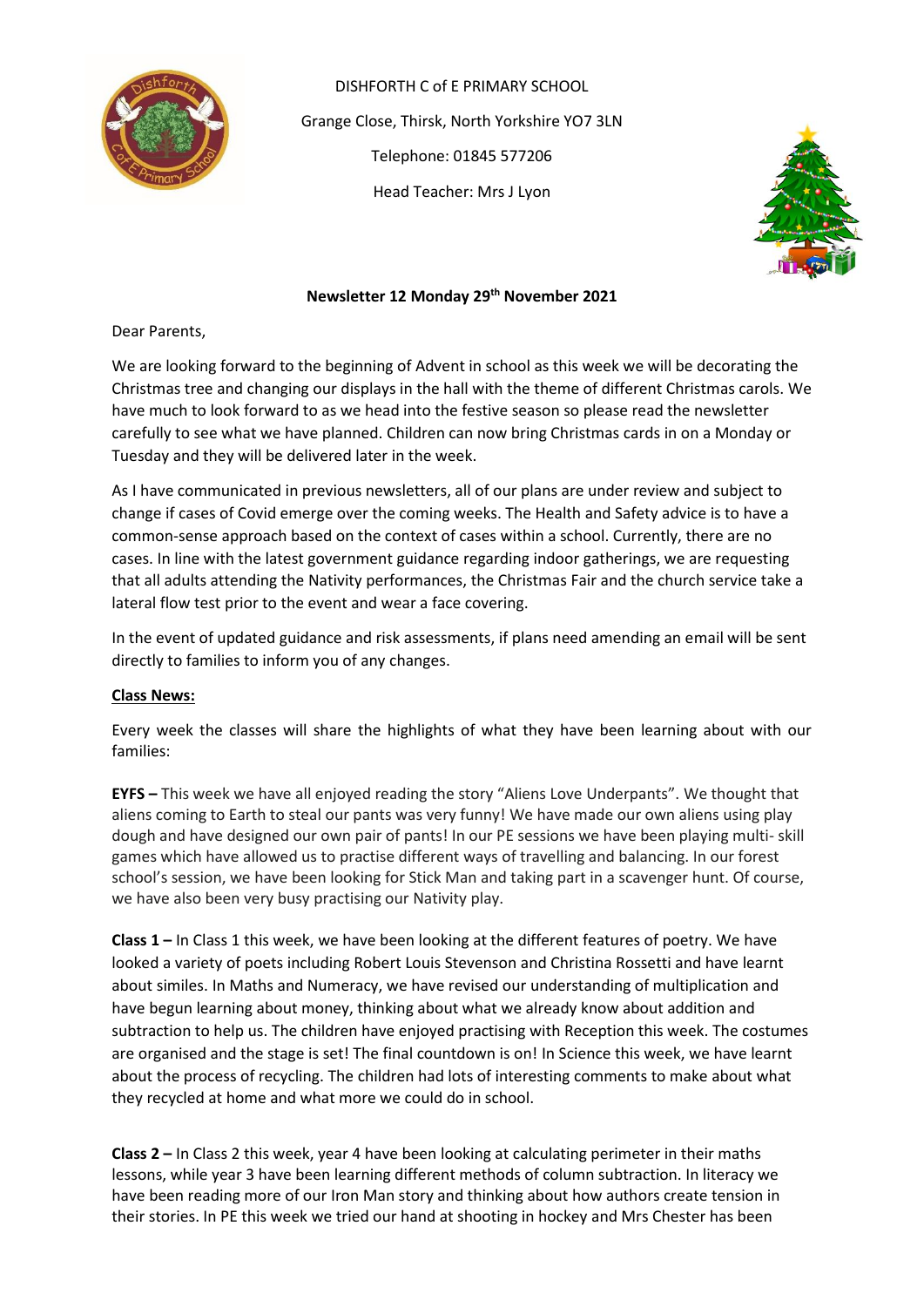showing the children all about branching databases in our computing lessons. On Google Classroom this week there is a quiz all about the Anglo Saxons for the children to have a go at.

**Class 3 –** Class 3 have been busy designing games for the Christmas Fair. They have worked collaboratively to come up with exciting games that they will begin to make this week. In Literacy, children have begun to read Cosmic and learn about the main character Liam who seems to be lost in space! In maths lessons, children practically explored square and cube numbers. In topic lessons, they have continued to develop their understanding of global trade by exploring the global supply chain and the stages from raw material to finished product.

# **Spring Term Menu**

Please find the Spring Term school dinner menu attached which starts in January.

# **Homework**

Homework will be given to the children on Friday  $10^{th}$  December to be handed in the following week. Homework will resume the first week back in January.

# **Advance Notice – 26th January 2022 – no after school childcare club**

Due to whole staff health and safety training, there will be no after school childcare club on Wednesday  $26<sup>th</sup>$  January 2022. Apologies for any inconvenience this may cause, however due to the nature of the training it is important that every member of staff is up to date in this area and I do not anticipate any further disruption to the After School Childcare Club in the academic year.

# **Advance Notice – Monday 25th April**

Due to the Queen's Platinum Jubilee, schools have been asked to change a training day that was previously allocated in July. The training day will now be straight after the Easter holidays on Monday 25<sup>th</sup> April and school will open for the children on Tuesday 26<sup>th</sup> April.

# **Emergency Procedure for School Closure – weather related / loss of utilities**

It is rare, however there are occasions where it has been necessary to close schools because of inclement weather, no electricity or because of lack of heating, so I would like to bring to your attention the procedures I will follow if this event occurs now that we are heading towards winter:

- A notice will be posted on the school Facebook page
- An email will be sent to all families
- County Hall will be informed.

Hopefully, this will not happen this winter but I feel it is better to be prepared.

**Please always assume school is open unless you hear via any of the above methods. Please do not phone the school to ask if we are open as we may need to keep the line clear in order to contact staff. Please check on the school Facebook page and check emails.** 

**Learning would be sent home via the class email system.**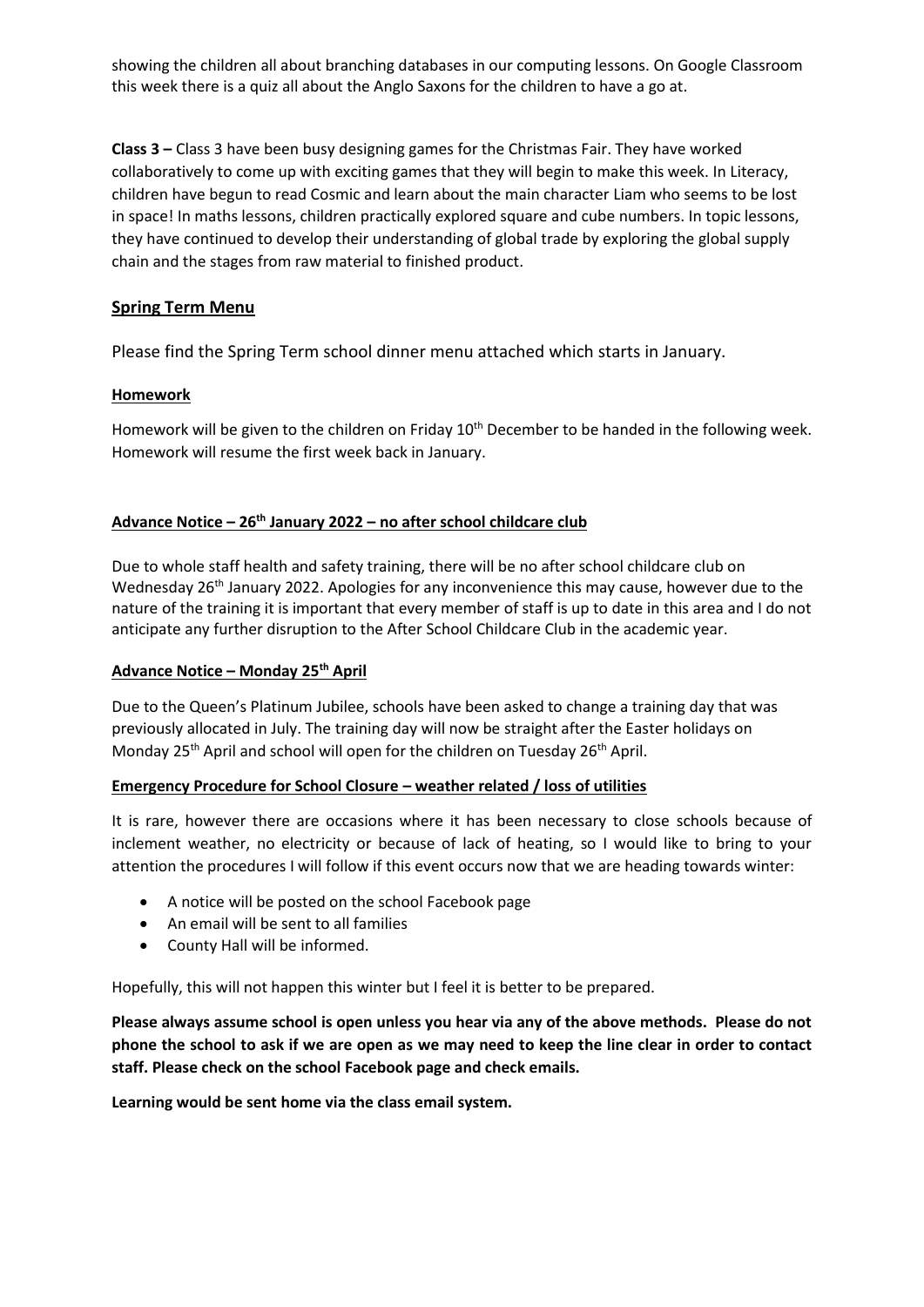

# **Christmas Events 2021**

We have much to look forward to as we head towards the festive season and I would like to share with you what we have planned so far. Please be mindful that as guidance can, and no doubt will change relating to Covid that the following plans may need to be changed at very short notice.

# **Christmas Cards**

Children can bring their Christmas cards into school for special DIshforth delivery! Please can children bring their cards into school on a Monday or Tuesday and then they will be delivered towards the end of the week.

Children can start bringing Christmas cards into school on Monday 29<sup>th</sup> November – please ensure envelopes are named correctly.

**Nativity Play**

EYFS and Class 1 are performing 'Whoops a Daisy Angel!' this year.

Monday 6<sup>th</sup> December 6pm performance (children to be at school for 5.40pm to get ready)

Tuesday 7th December 9.30am performance

Please can all adults take a lateral flow test prior to the performance and all are to wear face coverings. Adults will be asked to wait outside until near the time of the performance to limit time in school. Doors will be open throughout so please wear extra layers of clothing.

Due to the size of the hall, a maximum of two members of the family are able to watch each performance. Please let Mrs McBride know how many people are attending which / both performances so that we have a record of who to expect.

[admin@dishforth.n-yorks.sch.uk](mailto:admin@dishforth.n-yorks.sch.uk)

#### **Christmas Jumper Day**



On Friday 10<sup>th</sup> December, we are taking part in Christmas Jumper Day for Save the Children. For a £1 donation to the charity, children can come to school in a Christmas jumper – this can be a decorated jumper or a bought one.

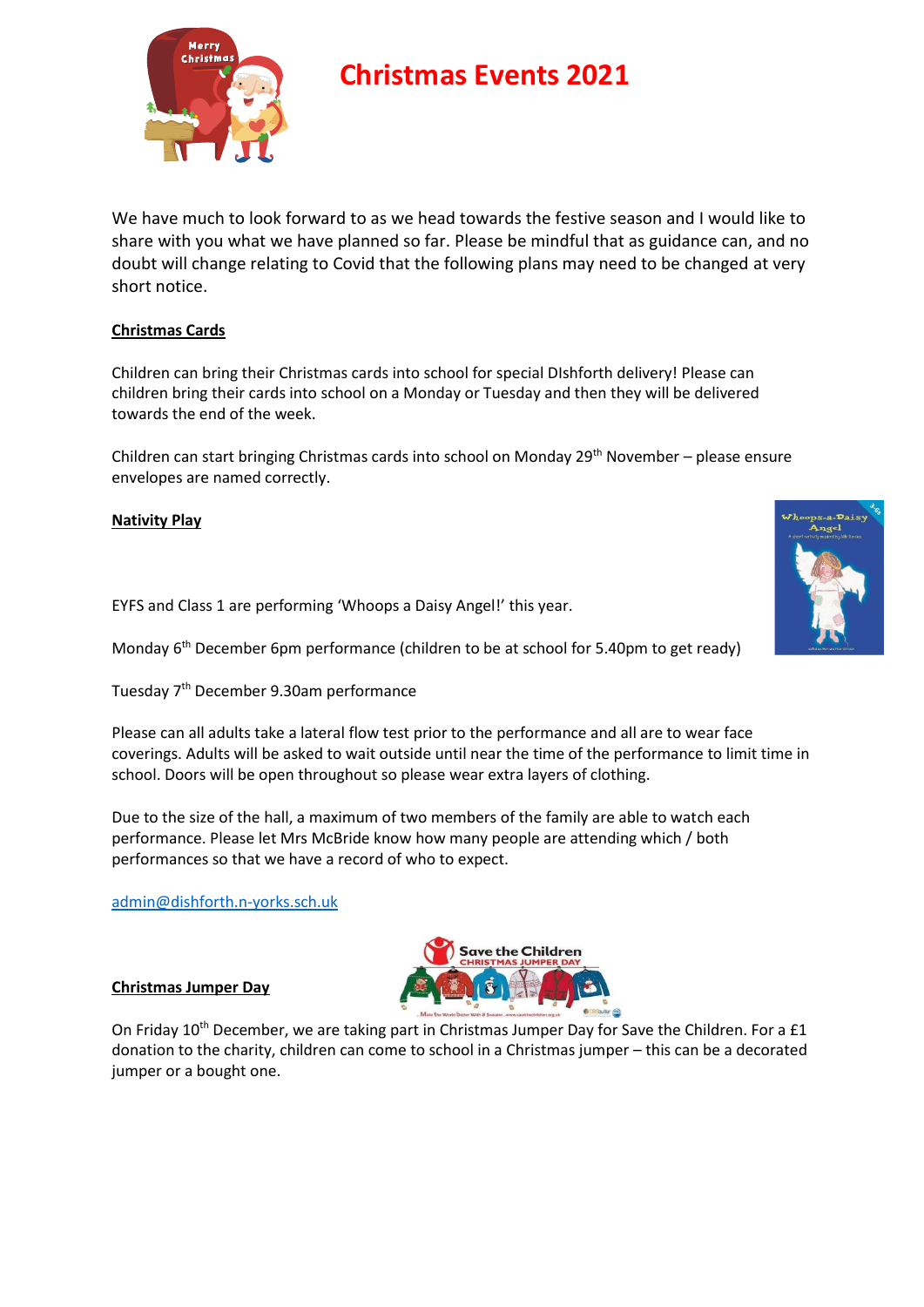#### **DISHFORTH PRIMARY SCHOOL CHRISTMAS MARKET**

#### **Friday 10th December 2021 – 3.15pm till 4.45pm at School**

There will be games for the children, tombola, raffle, and a visit from Father Christmas.

All the stalls will contribute towards schools fundraising – there are external stalls coming along selling Christmas Gifts, Wreaths, Sweets, Toys, Handbags, Crafts, Books, Clothing, Scarves, Personalised Aprons, Jewellery, Rag Dolls, Cosmetics and more. School will also have stalls / games.

All children need to be accompanied by an adult as this is an after-school event.

#### **Christmas School Dinner – Wednesday 15th December**

#### **School Dinner Special Events: Christmas Lunch**

We will be having Christmas lunch on Wednesday 15<sup>th</sup> December.

#### **Christmas Party afternoon – Thursday 16th December**

On Thursday 16<sup>th</sup> December, the children will have their Christmas Party in classes. Please can children come to school wearing their uniform and bring their party clothes in a named bag to change into after lunchtime. Thank you.

# **School Christingle – Baldersby St James Church**

On Friday 17th December, every child in the school will make a Christingle and we will have our own school led Christingle Service at Baldersby St James Church. The Service will begin at 1.30pm and parents / carers are welcome to join us. The children will then return to school where we close at 2.30pm.

The children can be collected straight from church for the Christmas break if parents would like to do this – please let Mrs McBride know by email so that we have a list of children who we know are leaving from church – thank you.

#### **Break-up for Christmas – early closing – Friday 17th December**

On Friday 17th December, school closes early for Christmas at 2.30pm.

#### **Christmas Reading Challenge**

North Yorkshire Libraries have launched their annual Christmas Reading Challenge for children aged 4-11 years. If children can read four library books before Christmas, they will earn stickers, prizes, a certificate and a personalised bauble for a Christmas Tree. Please contact your local library for further details and join the challenge!





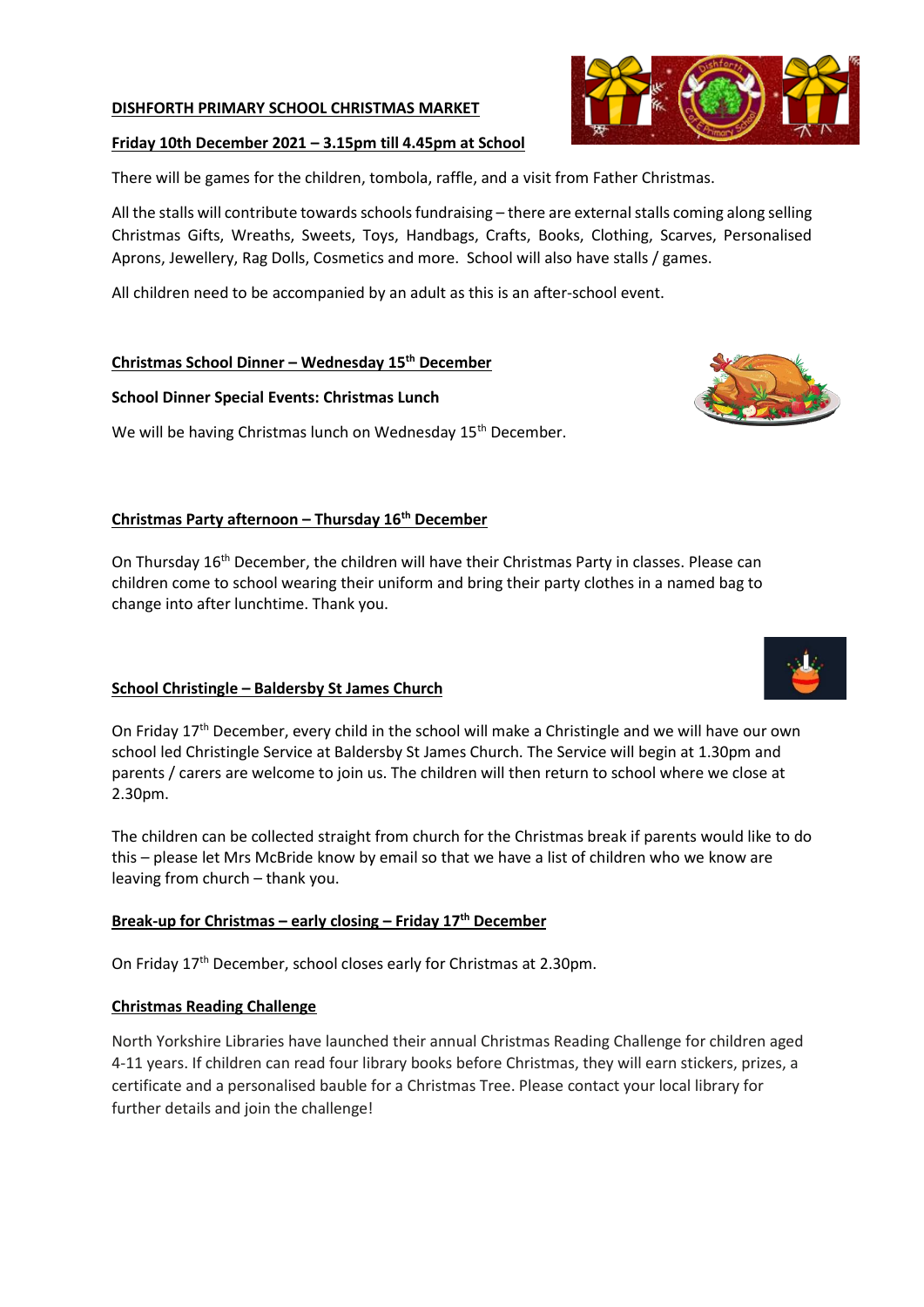# **St James Church**

Please see the information below regarding forthcoming services in St James Church:

#### **December 2021**

Sunday  $5<sup>th</sup>$  December – 10.45 a.m. Communion Service. Sunday 12<sup>th</sup> December – 9.30 a.m. Breakfast Service (Coffee and Croissants) Sunday  $19<sup>th</sup>$  December – 10.45 a.m. Communion Service. Friday  $24^{th}$  December – 6.30 p.m. Carol Service.



#### **January 2022**

Sunday  $2^{nd}$  January – 10.45 a.m. Communion Service. Sunday 9th January - 9.30 a.m. Breakfast Service. (Coffee and Croissants) Sunday  $16^{th}$  January – 10.45 a.m. Communion Service. Sunday  $23^{rd}$  January – 9.30 a.m. Morning Prayer. (Short spoken service) Sunday  $30<sup>th</sup>$  January – No Service.

All Services followed by Coffee.

St James Church wishes everyone a Very Happy Christmas and the Best of Health for 2022.

#### **AWARDS**

# **Celebration Assembly**

On Friday, we had our Celebration Assembly. This week the following children were given our weekly awards;



#### **Ribbons**

**EYFS** – The ribbon this week goes to someone who has shown super listening skills during our Nativity play rehearsals. Well done, Vinay!

**Class 1 –** The ribbon this week goes to someone for their wonderful multiplication work in Mathematics. Well done, Harriet!

**Class 2** – The ribbon this week goes to someone for their super subtraction

work in Maths where they have offered really great ideas in whole class discussion. Well done, Casey!

**Class 3** – The ribbon this week goes to someone for really challenging themselves in Maths lessons and for being able to clearly explain to others what they have noticed when exploring number patterns. Well done, William!

# **Values in Action**

This week our Values Award goes to Daniel for demonstrating our school values of compassion, perseverance, trust and respect.



Daniel was nominated by Ronan. In everything Daniel does, you can always rely on him. He is so nice to his peers and he never gives up. He also lets everyone join in and he follows our three school rules: respectful, ready and safe.

Well done, Daniel!